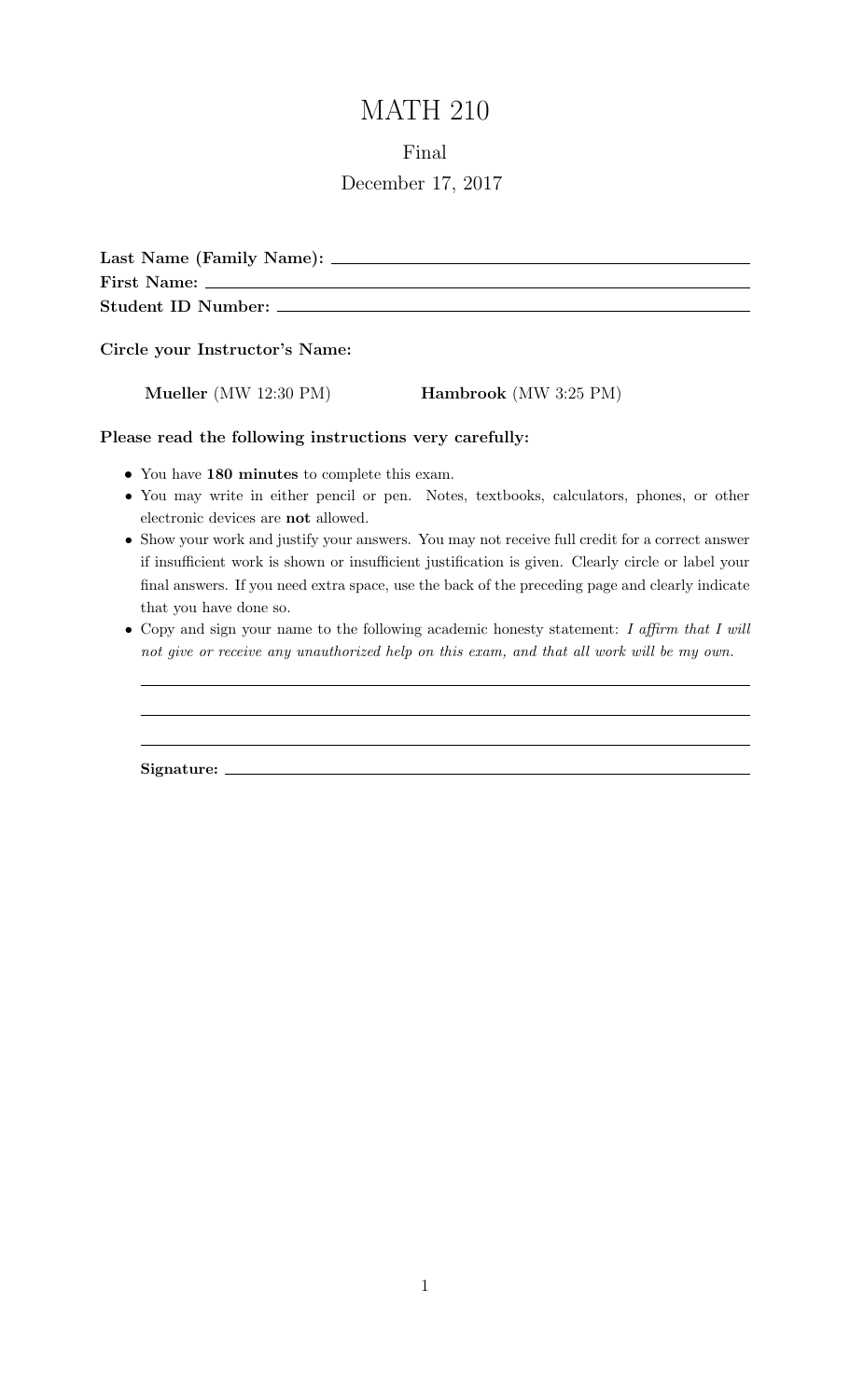The current time is 0.

(a) For a certain stock paying no income, the current stock price is  $S_0 = 20$ , and the forward price with maturity  $T = 7$  is  $F(0, 7) = 30$ . Find the 7-year zero rate for annual compounding.

(b) For a different stock paying no income, the forward price with maturity  $T = 5$  is  $F(0, 5) =$ 25. The 2-year forward 3-year rate for annual compounding is  $f = 4\%$ . Find the forward price for the stock with maturity  $T = 2$ ,  $F(0, 2)$ .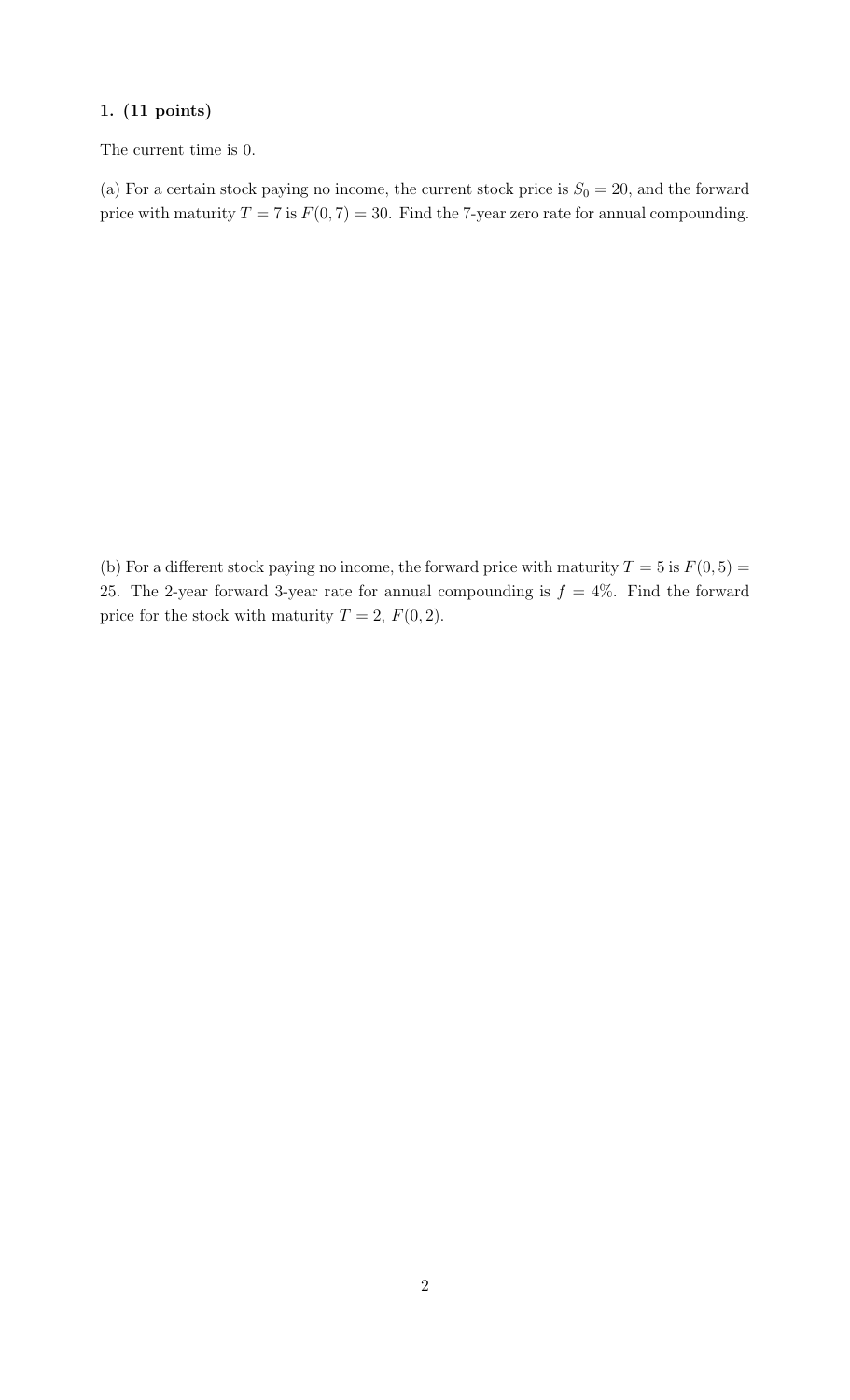Assume that  $r$  is the continuously compounded interest rate. Let  $n$  be a positive integer. Let  $T > n$ .

(a) A certain security will provide the following. At the end of each year  $1, 2, \ldots, n$  you receive a zero coupon bond with maturity T, where  $T > n$ . What is the value of this security at time 0? Give your answer in terms of  $n, T$ , and  $r$ . Give a closed-form answer, not just a sum.

(b) A different security will provide the following. At the end of year 1 you receive a zero coupon bond with maturity  $T + 1$ . At the end of year 2 you receive a zero coupon bond with maturity  $T + 2$ . This continues until the end of year n, when you receive a zero coupon bond with maturity  $T + n$ . What is the value of this security at time 0? Give your answer in terms of  $n, T$ , and  $r$ . Give a closed-form answer, not just a sum.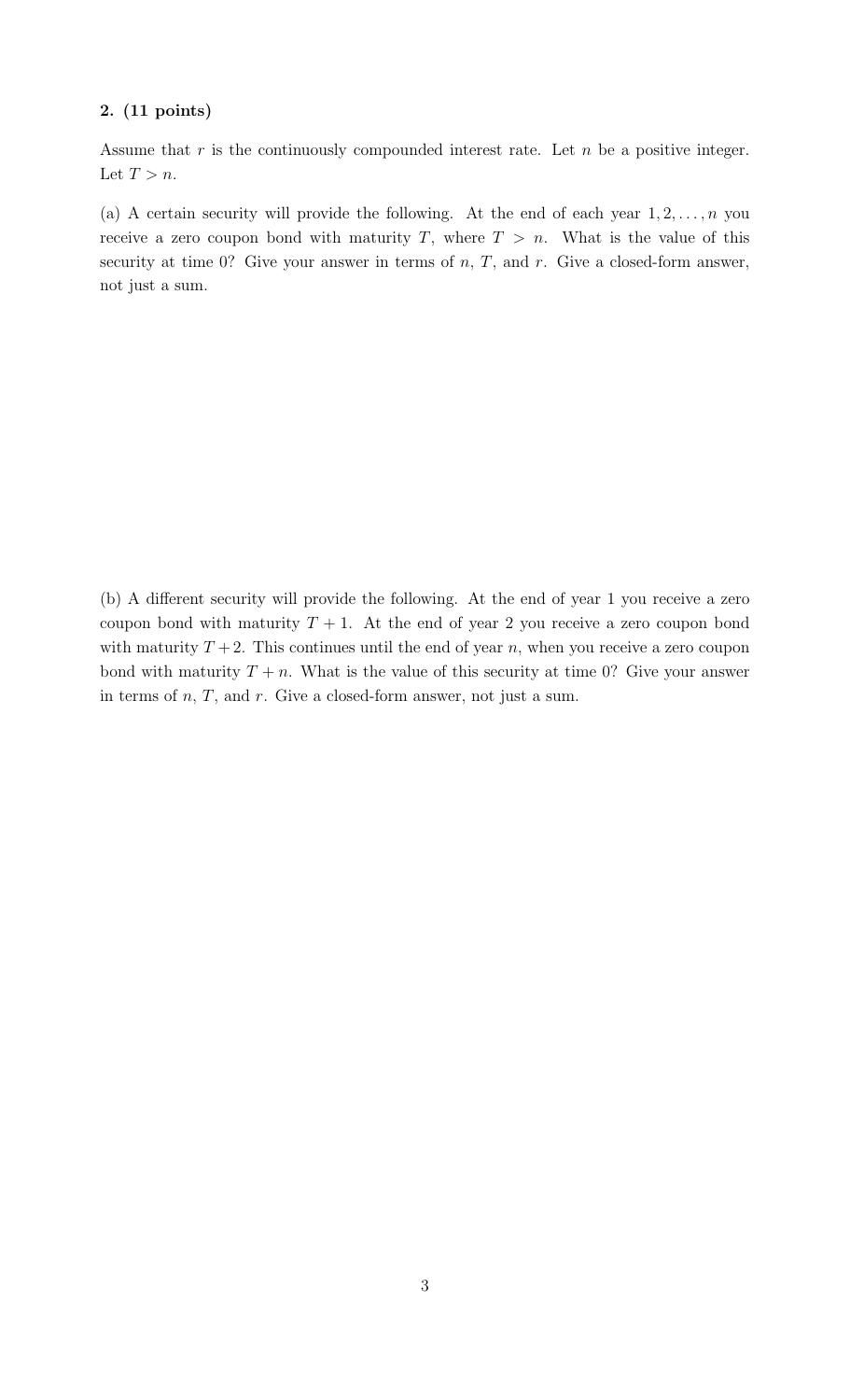Assuming the Black-Scholes model, find the derivative

$$
\text{rho} = \frac{\partial C_K(t, T)}{\partial r}
$$

and simplify it as much as you can. If your answer involves  $d_1$  or  $d_2$ , you're welcome to leave them as is, you don't have to substitute using the definition. However, your final answer shouldn't involve any derivatives.

You may also wish to use the fact that

$$
S_t \Phi'(d_1) = K e^{-r(T-t)} \Phi'(d_2).
$$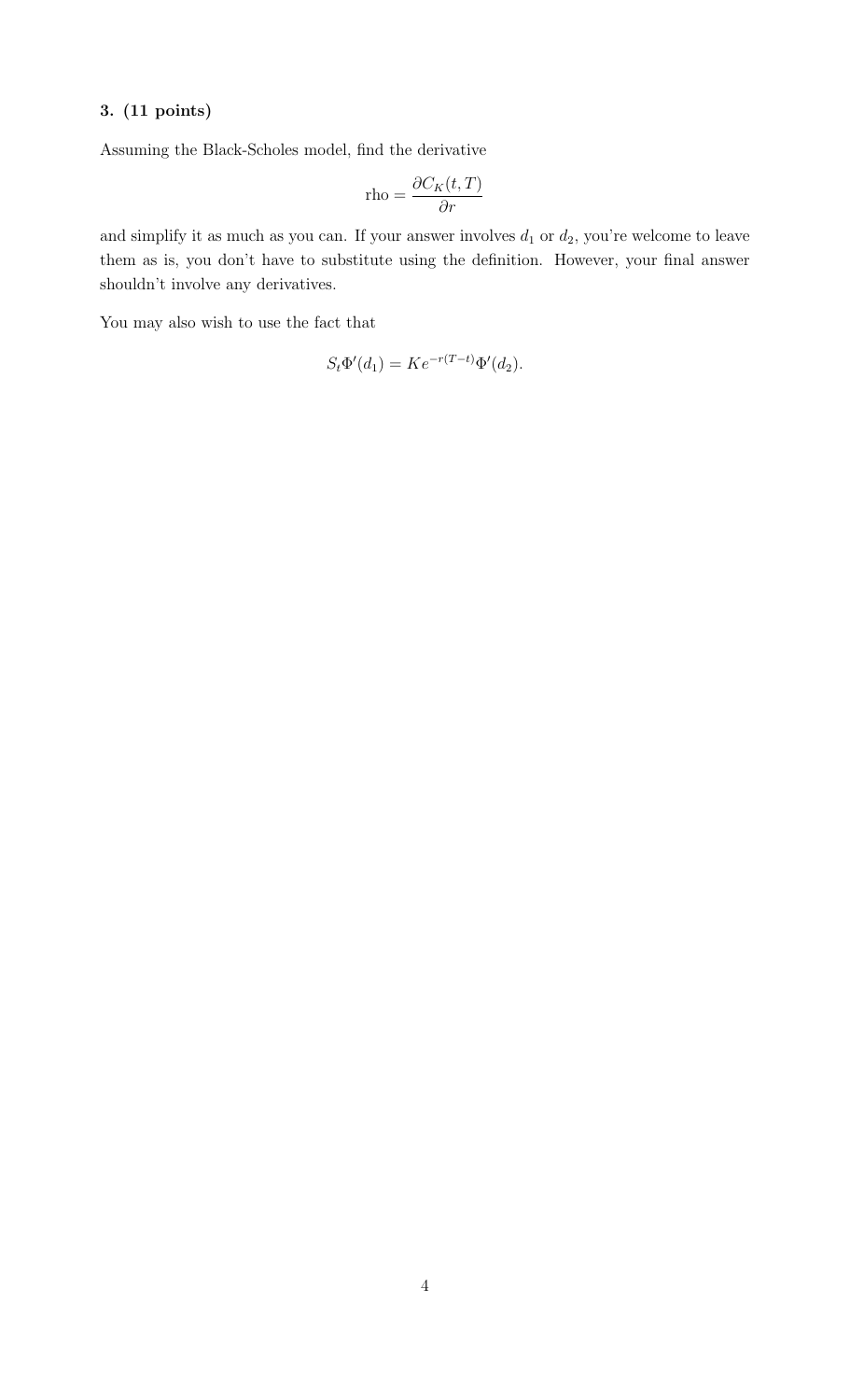4. (12 points) The current time is 0. The 1-year, 3-year, 5-year, and 6-year ZCBs prices are  $Z(0,1) = 0.9, Z(0,3) = 0.8, Z(0,5) = 0.7, \text{ and } Z(0,6) = 0.66.$  Let  $y_0^{\alpha=1}[0,6]$  denote the forward swap rate for a swap starting at 0 with payments at times 1, 2, 3, 4, 5, 6. Let  $y_0^{\alpha=2}[0,6]$  denote the forward swap rate for a swap starting at 0 with payments at times 2, 4, 6.

| (a) Compute $\frac{1}{y_0^{\alpha=1}[0,6]} - \frac{1}{2 \cdot y_0^{\alpha=2}[0,6]}$ . |  |
|---------------------------------------------------------------------------------------|--|
|                                                                                       |  |

(b) If  $y_0^{\alpha=1}[0,6] = 7.77\%$ , compute  $y_0^{\alpha=2}[0,6]$ .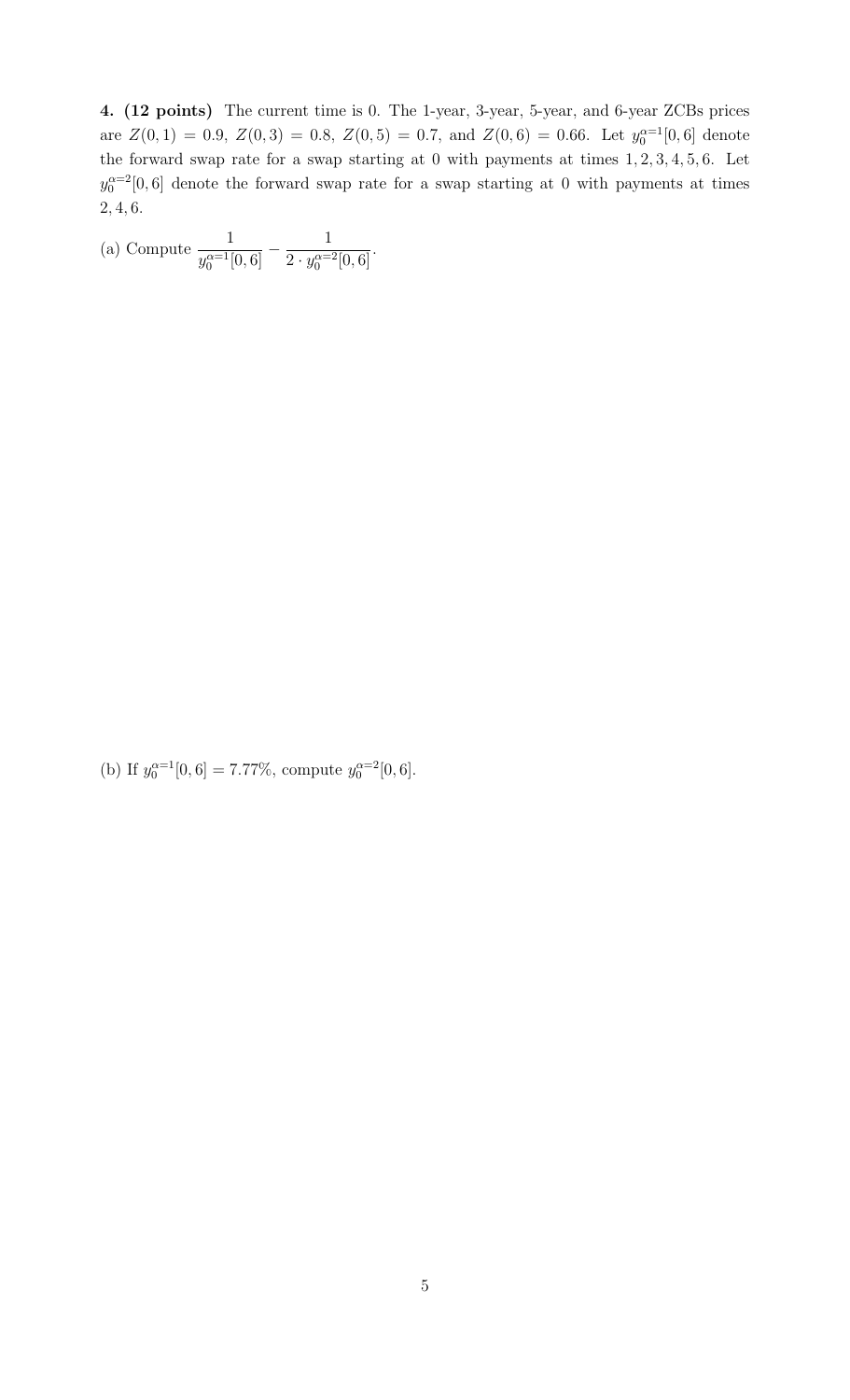Let  $S_t$  denote the price of a stock at time t. Suppose that at time T, a derivative has payout

$$
\begin{cases} 0 & \text{if } S_T < 1\\ S_T-1 & \text{if } 1\leq S_T < 2\\ 3-S_T & \text{if } 2\leq S_T < 4\\ S_T-5 & \text{if } S_T \geq 4 \end{cases}
$$

(a) Draw a graph of the payout as a function of  $S_T$ .

(b) Express the price  $D(t, T)$  of the derivative at time  $t < T$  in terms of prices  $C_K(t, T)$  of call options for various values of K.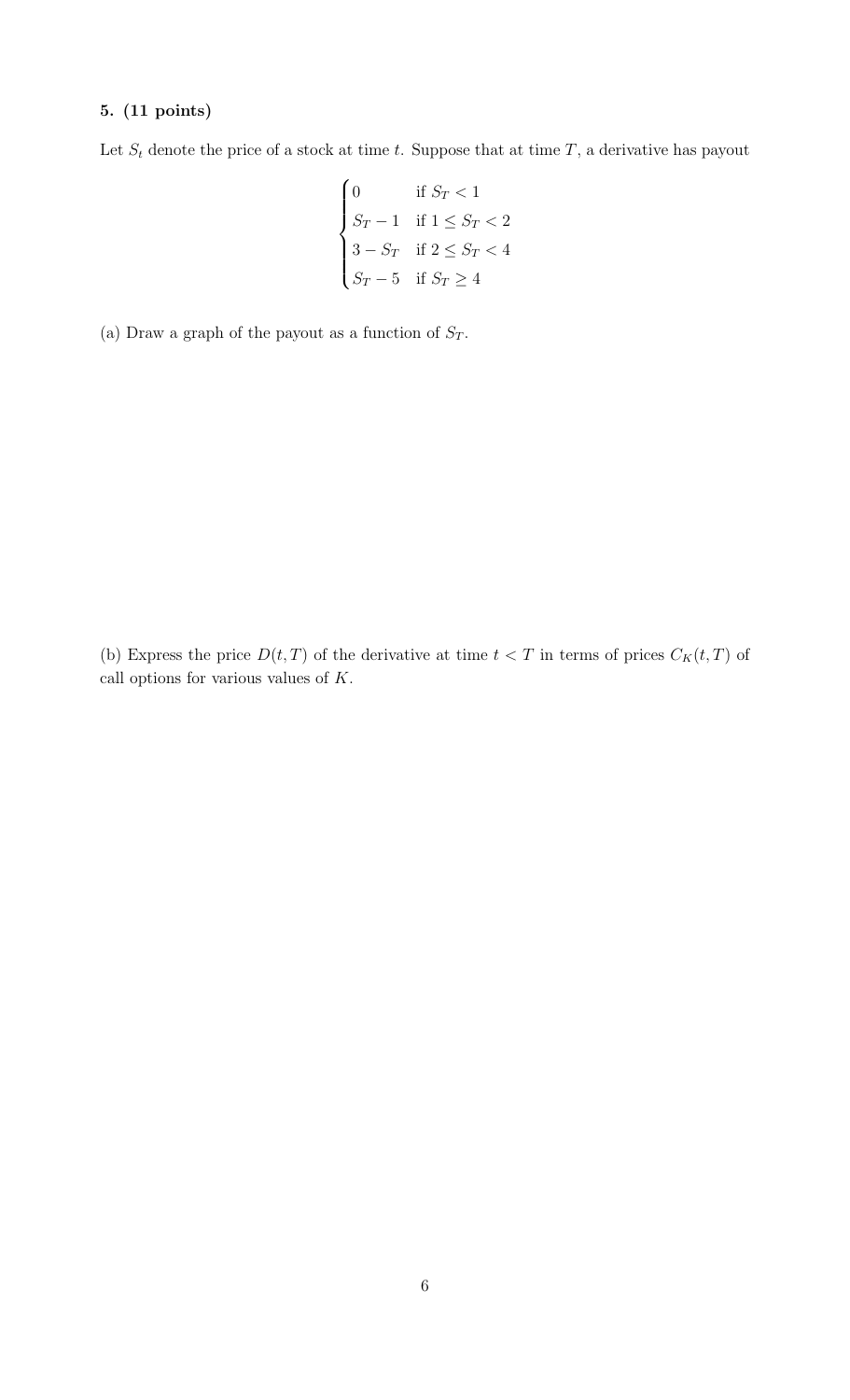**6.** (11 points) Let  $t < T$ , where t is the current time. Consider American and European put options with the same strike  $K = 19$  and maturity T on a stock paying no income. For simplicity, you may assume the options are cash-settled. Suppose the current stock price is  $S_t = 9$  and the current price of a T-maturity ZCB is  $Z(t, T) = 0.5$ .

(a) If the American put is exercised immediately, what is the value of the immediate payout?

(b) View the payout in part (a) as cash. If it is invested until time  $T$ , how much will you have at time T?

(c) Will the payout at  $T$  of the European put be greater than or less than the amount in part (b)? Justify.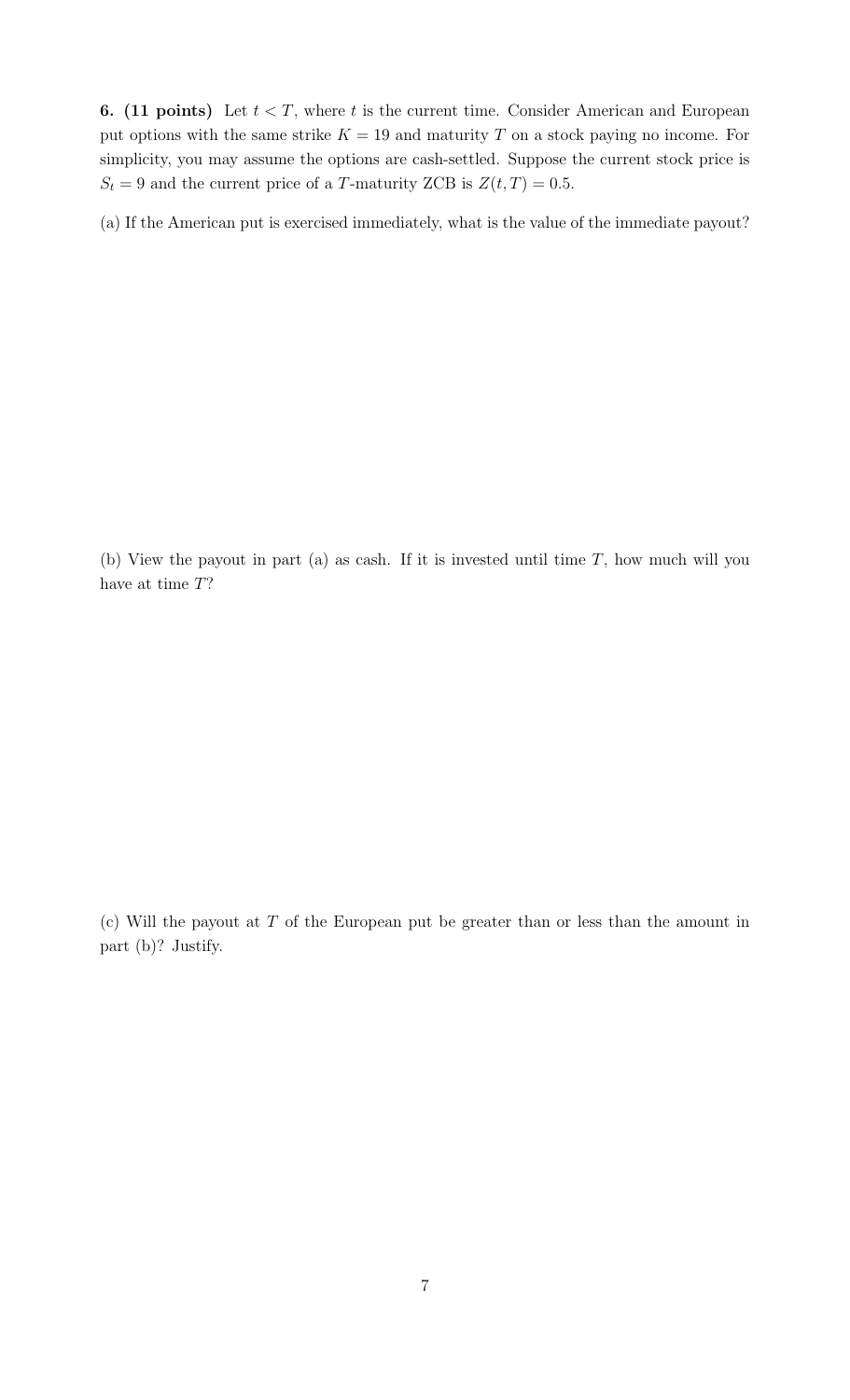(d) Suppose the American put and the European put have the same price at time  $t$ . Construct an arbitrage portfolio. Describe any trades or other actions that need to be performed. Justify that the portfolio you construct is an arbitrage portfolio.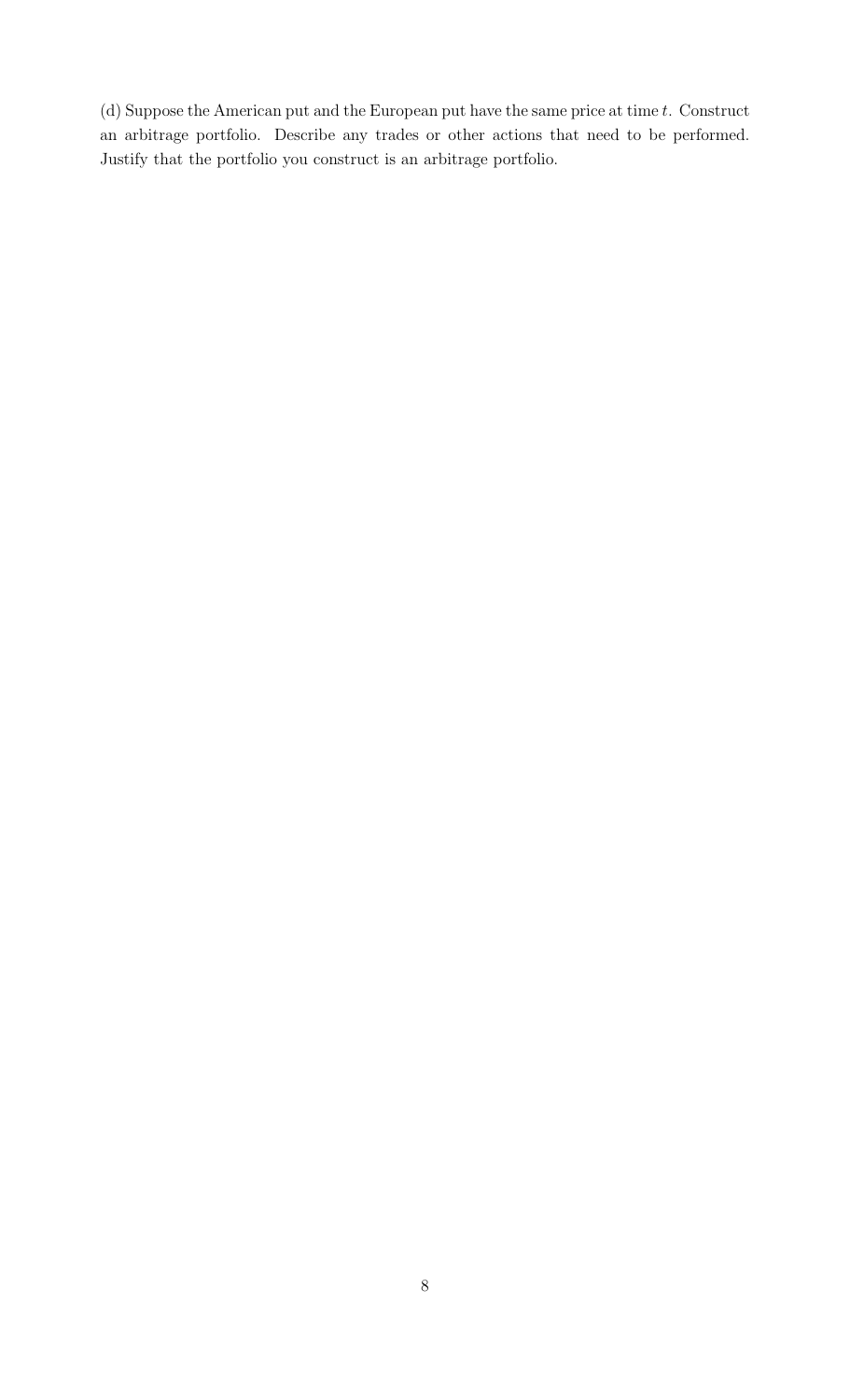7. (11 points) The current time is  $t$ . Consider a forward rate agreement (FRA) with maturity T, term  $\alpha$ , and fixed rate K. This means a long FRA will payout  $\alpha L_T[T, T+\alpha] - \alpha K$ at time  $T + \alpha$ . Suppose the market says the price of the FRA is N, where

$$
N > Z(0,T) - (1 + \alpha K)Z(0,T + \alpha).
$$

In other words, the market is trading the FRA at a price higher than the no-arbitrage price.

Your boss asks you to construct an arbitrage portfolio  $A$  of the form:

Time t: X ZCBs with maturity  $T + \alpha$ , +1 ZCB with maturity T, -1 FRA. Time T: Libor investment

(a) Find X so that  $V^A(t) = 0$ .

(b) Describe exactly what investment should be made at time T (including the amount invested, the rate at which it is invested, and the period for which it is invested) so that  $V^A(T+\alpha) > 0$ . Explain why your investment gives  $V^A(T+\alpha) > 0$ .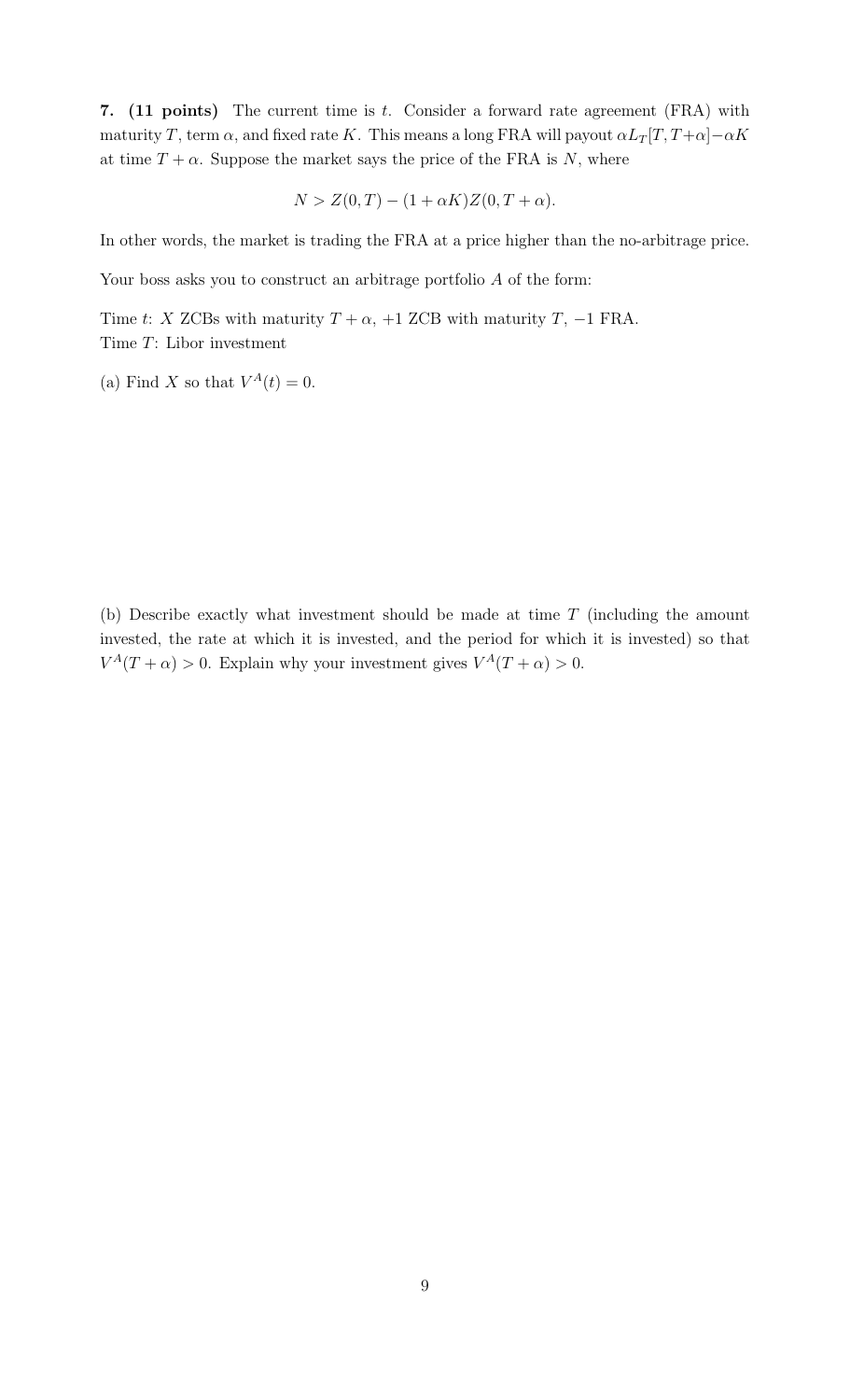Consider a stock with value  $S_t$  at time t. Recall that  $F(t,T) = S_t e^{r(T-t)}$  is the forward price. This is the delivery price  $K$  which makes the value of the forward contract on the stock, at time t, equal to 0. Here  $t < T$  and r is the continuously compounded interest rate. Also recall that at delivery price  $K$ , the value of the forward contract at time  $t$  is

$$
V_K(t,T) = (F(t,T) - K)e^{-r(T-t)}.
$$

Note that if  $F(t,T) - K$  equals a constant M, then

$$
V_K(t,T) = Me^{-r(T-t)} = MZ(t,T).
$$

This suggests that a combination of forward contracts could replicate M shares of a zero coupon bond. Explain how to create such a replicating portfolio.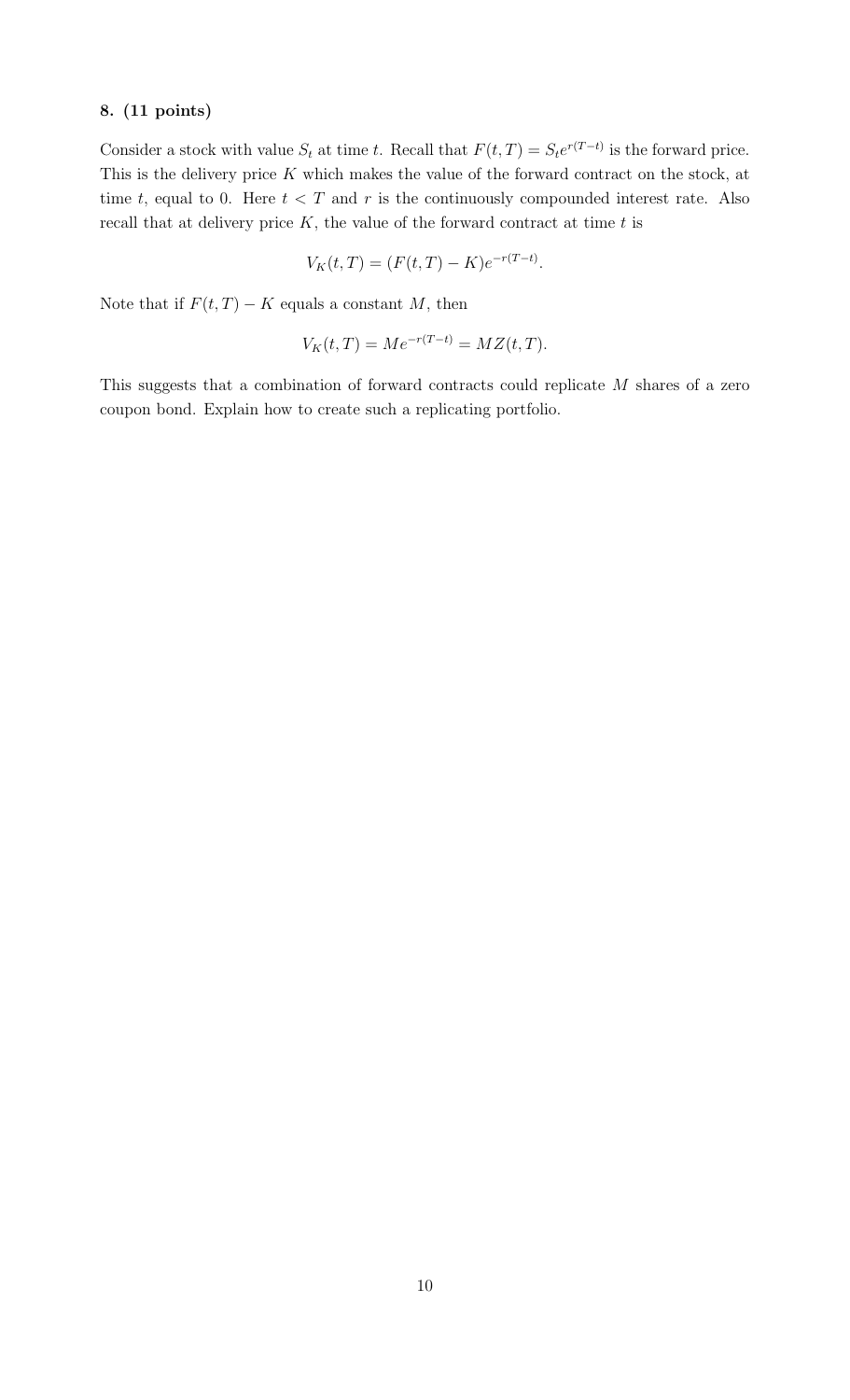Suppose we are working with the binomial tree model with time periods  $\Delta T = 1$ , and interest rate  $r = 1/4$  over each time period. Also, assume that  $S_{n+1}$  equals either  $7S_n/4$  or  $S_n/2$ .

(a) Find the risk-neutral probability  $p^*$  of moving up along the tree.

(b) Suppose that a derivative has the following payout at time 2.

$$
\begin{cases}\n3 & \text{if } S_2 > 1 \\
5 & \text{if } 1/2 < S_2 < 1 \\
4 & \text{if } S_2 < 1/2\n\end{cases}
$$

Find the value of the derivative at time 0. You don't have to completely simplify your answer (since calculators are not allowed).